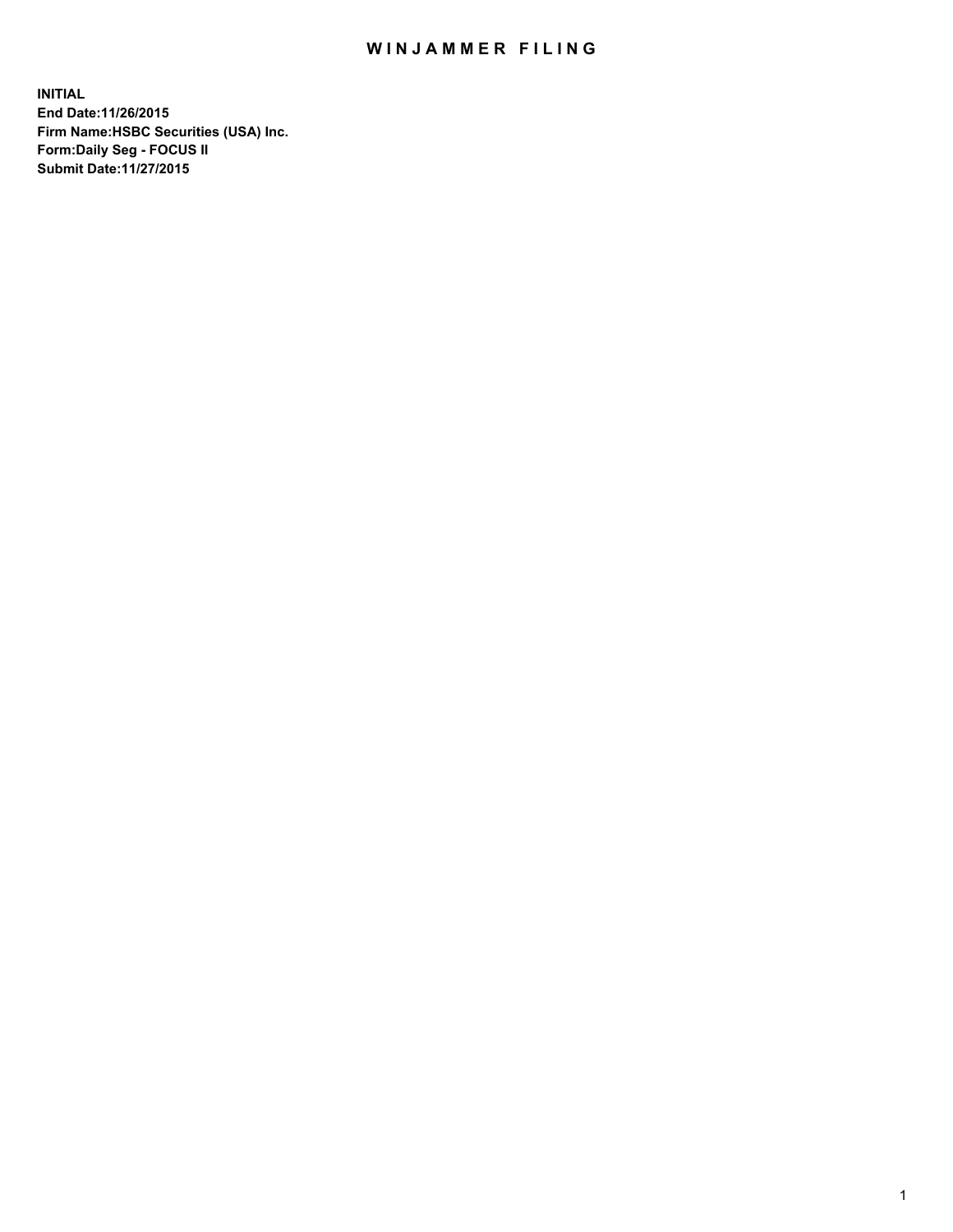## **INITIAL End Date:11/26/2015 Firm Name:HSBC Securities (USA) Inc. Form:Daily Seg - FOCUS II Submit Date:11/27/2015 Daily Segregation - Cover Page**

| Name of Company<br><b>Contact Name</b><br><b>Contact Phone Number</b><br><b>Contact Email Address</b>                                                                                                                                                                                                                          | <b>HSBC Securities (USA) Inc.</b><br>Steven richardson<br>212-525-6445<br>steven.richardson@us.hsbc.com |
|--------------------------------------------------------------------------------------------------------------------------------------------------------------------------------------------------------------------------------------------------------------------------------------------------------------------------------|---------------------------------------------------------------------------------------------------------|
| FCM's Customer Segregated Funds Residual Interest Target (choose one):<br>a. Minimum dollar amount: ; or<br>b. Minimum percentage of customer segregated funds required:%; or<br>c. Dollar amount range between: and; or<br>d. Percentage range of customer segregated funds required between: % and %.                        | 110,000,000<br><u>0</u><br>0 <sub>0</sub><br>0 <sub>0</sub>                                             |
| FCM's Customer Secured Amount Funds Residual Interest Target (choose one):<br>a. Minimum dollar amount: ; or<br>b. Minimum percentage of customer secured funds required:%; or<br>c. Dollar amount range between: and; or<br>d. Percentage range of customer secured funds required between:% and%.                            | 10,000,000<br><u>0</u><br>0 <sub>0</sub><br>0 <sub>0</sub>                                              |
| FCM's Cleared Swaps Customer Collateral Residual Interest Target (choose one):<br>a. Minimum dollar amount: ; or<br>b. Minimum percentage of cleared swaps customer collateral required:% ; or<br>c. Dollar amount range between: and; or<br>d. Percentage range of cleared swaps customer collateral required between:% and%. | 90,000,000<br>0 <sub>0</sub><br>00                                                                      |

Attach supporting documents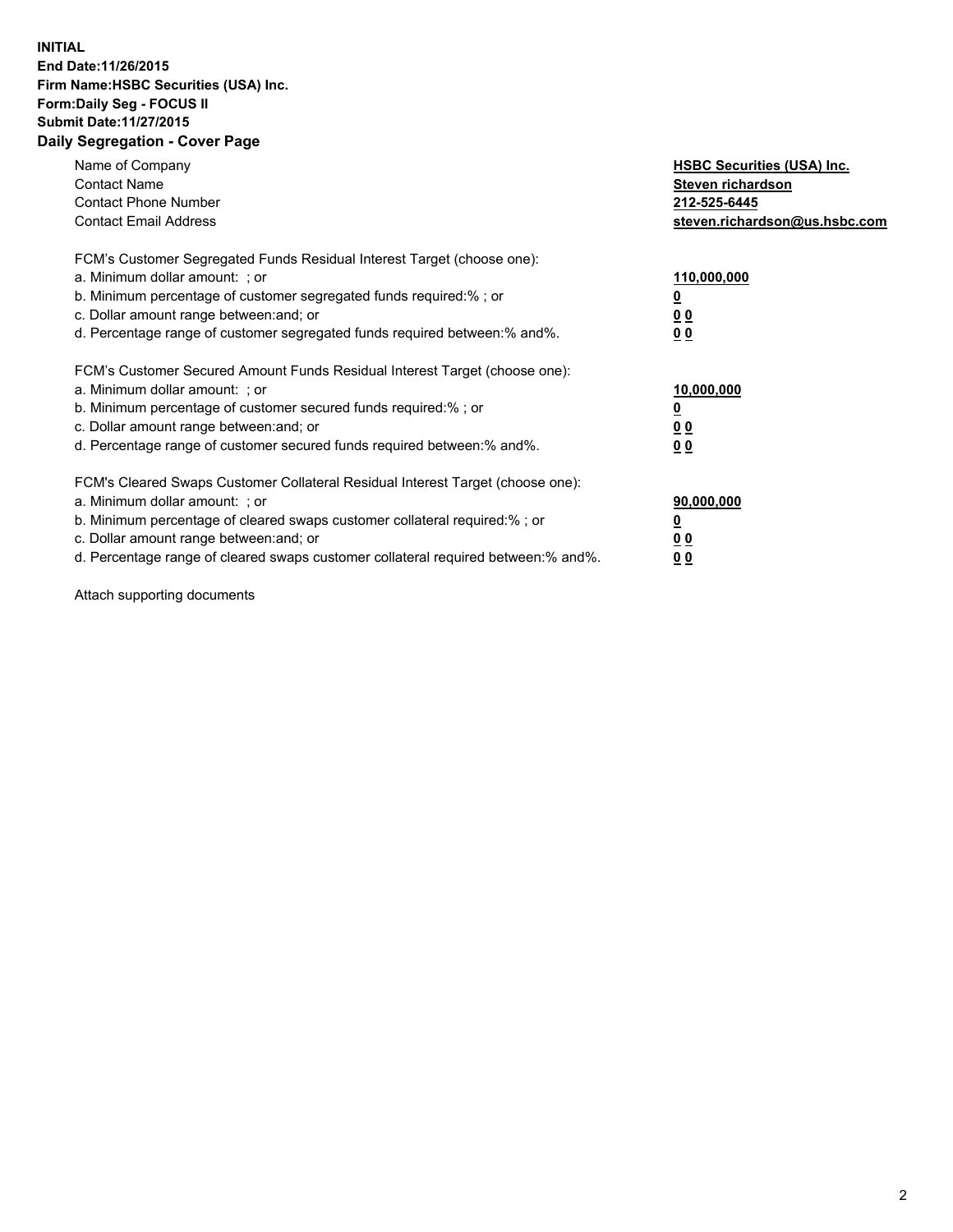**INITIAL End Date:11/26/2015 Firm Name:HSBC Securities (USA) Inc. Form:Daily Seg - FOCUS II Submit Date:11/27/2015**

## **Daily Segregation - Secured Amounts**

|     | Foreign Futures and Foreign Options Secured Amounts                                         |                                  |
|-----|---------------------------------------------------------------------------------------------|----------------------------------|
|     | Amount required to be set aside pursuant to law, rule or regulation of a foreign            | $0$ [7305]                       |
|     | government or a rule of a self-regulatory organization authorized thereunder                |                                  |
| 1.  | Net ledger balance - Foreign Futures and Foreign Option Trading - All Customers             |                                  |
|     | A. Cash                                                                                     | 76,836,950 [7315]                |
|     | B. Securities (at market)                                                                   | 113,816,648 [7317]               |
| 2.  | Net unrealized profit (loss) in open futures contracts traded on a foreign board of trade   | -36,767,970 [7325]               |
| 3.  | Exchange traded options                                                                     |                                  |
|     | a. Market value of open option contracts purchased on a foreign board of trade              | $0$ [7335]                       |
|     | b. Market value of open contracts granted (sold) on a foreign board of trade                | $0$ [7337]                       |
| 4.  | Net equity (deficit) (add lines 1. 2. and 3.)                                               | 153,885,628 [7345]               |
| 5.  | Account liquidating to a deficit and account with a debit balances - gross amount           | 8,190,471 [7351]                 |
|     | Less: amount offset by customer owned securities                                            | -408,665 [7352] 7,781,806 [7354] |
| 6.  | Amount required to be set aside as the secured amount - Net Liquidating Equity              | 161,667,434 [7355]               |
|     | Method (add lines 4 and 5)                                                                  |                                  |
| 7.  | Greater of amount required to be set aside pursuant to foreign jurisdiction (above) or line |                                  |
|     | 6.                                                                                          | 161,667,434 [7360]               |
|     |                                                                                             |                                  |
| 1.  | FUNDS DEPOSITED IN SEPARATE REGULATION 30.7 ACCOUNTS<br>Cash in banks                       |                                  |
|     |                                                                                             |                                  |
|     | A. Banks located in the United States                                                       | 28,430,248 [7500]                |
|     | B. Other banks qualified under Regulation 30.7                                              | 0 [7520] 28,430,248 [7530]       |
| 2.  | Securities                                                                                  |                                  |
|     | A. In safekeeping with banks located in the United States                                   | 65,244,500 [7540]                |
|     | B. In safekeeping with other banks qualified under Regulation 30.7                          | 0 [7560] 65,244,500 [7570]       |
| 3.  | Equities with registered futures commission merchants                                       |                                  |
|     | A. Cash                                                                                     | $0$ [7580]                       |
|     | <b>B.</b> Securities                                                                        | $0$ [7590]                       |
|     | C. Unrealized gain (loss) on open futures contracts                                         | $0$ [7600]                       |
|     | D. Value of long option contracts                                                           | $0$ [7610]                       |
|     | E. Value of short option contracts                                                          | 0 [7615] 0 [7620]                |
| 4.  | Amounts held by clearing organizations of foreign boards of trade                           |                                  |
|     | A. Cash                                                                                     | $0$ [7640]                       |
|     | <b>B.</b> Securities                                                                        | $0$ [7650]                       |
|     | C. Amount due to (from) clearing organization - daily variation                             | $0$ [7660]                       |
|     | D. Value of long option contracts                                                           | $0$ [7670]                       |
|     | E. Value of short option contracts                                                          | 0 [7675] 0 [7680]                |
| 5.  | Amounts held by members of foreign boards of trade                                          |                                  |
|     | A. Cash                                                                                     | 100,792,707 [7700]               |
|     | <b>B.</b> Securities                                                                        | 48,572,147 [7710]                |
|     | C. Unrealized gain (loss) on open futures contracts                                         | -36,767,970 [7720]               |
|     | D. Value of long option contracts                                                           | $0$ [7730]                       |
|     | E. Value of short option contracts                                                          | 0 [7735] 112,596,884 [7740]      |
| 6.  | Amounts with other depositories designated by a foreign board of trade                      | 0 [7760]                         |
| 7.  | Segregated funds on hand                                                                    | $0$ [7765]                       |
| 8.  | Total funds in separate section 30.7 accounts                                               | 206,271,632 [7770]               |
| 9.  | Excess (deficiency) Set Aside for Secured Amount (subtract line 7 Secured Statement         | 44,604,198 [7380]                |
|     | Page 1 from Line 8)                                                                         |                                  |
| 10. | Management Target Amount for Excess funds in separate section 30.7 accounts                 | 10,000,000 [7780]                |
| 11. | Excess (deficiency) funds in separate 30.7 accounts over (under) Management Target          | 34,604,198 [7785]                |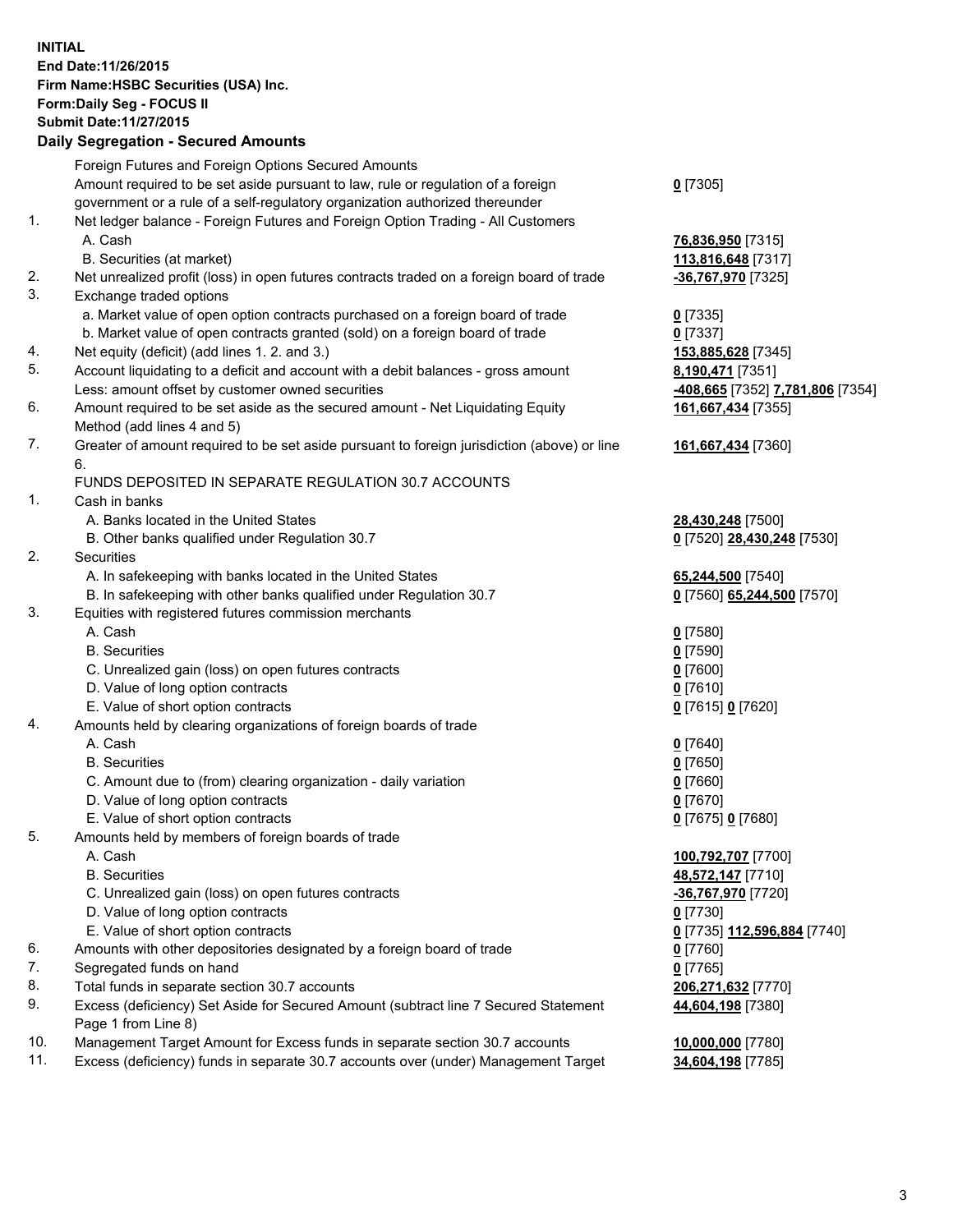**INITIAL End Date:11/26/2015 Firm Name:HSBC Securities (USA) Inc. Form:Daily Seg - FOCUS II Submit Date:11/27/2015 Daily Segregation - Segregation Statement** SEGREGATION REQUIREMENTS(Section 4d(2) of the CEAct) 1. Net ledger balance A. Cash **-239,632,105** [7010] B. Securities (at market) **1,074,405,220** [7020] 2. Net unrealized profit (loss) in open futures contracts traded on a contract market **540,764,593** [7030] 3. Exchange traded options A. Add market value of open option contracts purchased on a contract market **152,830,799** [7032] B. Deduct market value of open option contracts granted (sold) on a contract market **-71,125,384** [7033] 4. Net equity (deficit) (add lines 1, 2 and 3) **1,457,243,123** [7040] 5. Accounts liquidating to a deficit and accounts with debit balances - gross amount **3,089,804** [7045] Less: amount offset by customer securities **-483,449** [7047] **2,606,355** [7050] 6. Amount required to be segregated (add lines 4 and 5) **1,459,849,478** [7060] FUNDS IN SEGREGATED ACCOUNTS 7. Deposited in segregated funds bank accounts A. Cash **104,462,453** [7070] B. Securities representing investments of customers' funds (at market) **0** [7080] C. Securities held for particular customers or option customers in lieu of cash (at market) **346,290,762** [7090] 8. Margins on deposit with derivatives clearing organizations of contract markets A. Cash **29,386,464** [7100] B. Securities representing investments of customers' funds (at market) **173,200,795** [7110] C. Securities held for particular customers or option customers in lieu of cash (at market) **728,114,458** [7120] 9. Net settlement from (to) derivatives clearing organizations of contract markets **3,480,922** [7130] 10. Exchange traded options A. Value of open long option contracts **152,830,799** [7132] B. Value of open short option contracts **-71,125,384** [7133] 11. Net equities with other FCMs A. Net liquidating equity **106,012,649** [7140] B. Securities representing investments of customers' funds (at market) **0** [7160] C. Securities held for particular customers or option customers in lieu of cash (at market) **0** [7170] 12. Segregated funds on hand **0** [7150] 13. Total amount in segregation (add lines 7 through 12) **1,572,653,918** [7180] 14. Excess (deficiency) funds in segregation (subtract line 6 from line 13) **112,804,440** [7190] 15. Management Target Amount for Excess funds in segregation **110,000,000** [7194]

16. Excess (deficiency) funds in segregation over (under) Management Target Amount Excess

**2,804,440** [7198]